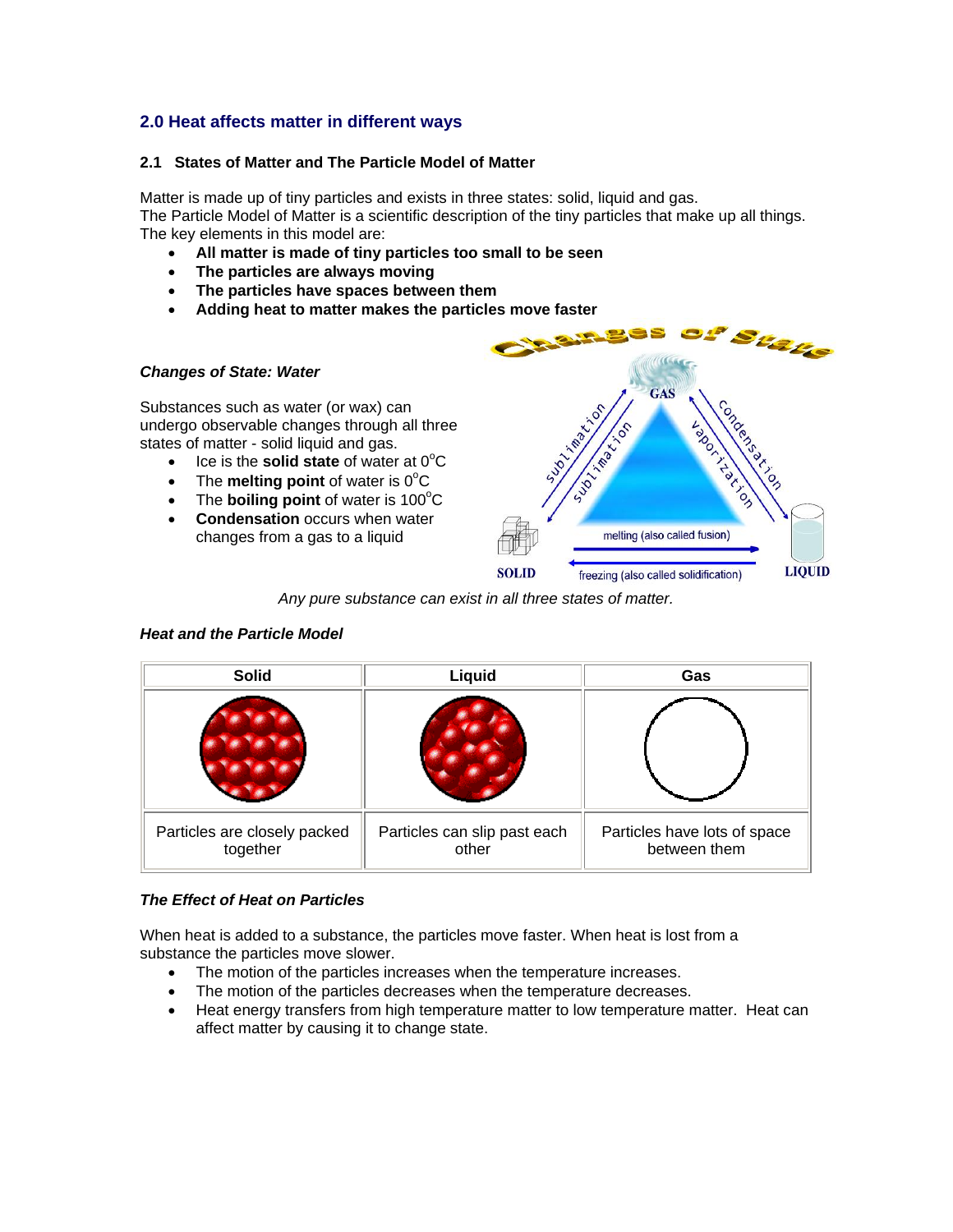## *How The Particle Model Explains Changes of State*

During a phase change, the average energy of the particles remains the same, but, the particles are rearranging themselves.

| Solid                      | The particles are tightly packed together.<br>Solids have a fixed shape.                                                                                                                                                                                                                                                                                                                                                                                                                                                                                                                                                                                               |
|----------------------------|------------------------------------------------------------------------------------------------------------------------------------------------------------------------------------------------------------------------------------------------------------------------------------------------------------------------------------------------------------------------------------------------------------------------------------------------------------------------------------------------------------------------------------------------------------------------------------------------------------------------------------------------------------------------|
| Heating a Solid            | Particles become less organized as their energy increases, so<br>$\bullet$<br>the substance changes from a solid to a liquid to a gas.<br>The space between the particles increases, so its volume<br>$\bullet$<br>increases.                                                                                                                                                                                                                                                                                                                                                                                                                                          |
| Melting a Solid            | Particles move very quickly and attractions between the<br>$\bullet$<br>particles break down, so the solid melts into a liquid state.                                                                                                                                                                                                                                                                                                                                                                                                                                                                                                                                  |
| Liquid                     | In a liquid, the particles are moving very quickly.<br>$\bullet$<br>The particles have more kinetic energy<br>$\bullet$<br>Liquids take the shape of their containers<br>$\bullet$                                                                                                                                                                                                                                                                                                                                                                                                                                                                                     |
| Heating a Liquid           | At the surface, some of the particles are able to escape into<br>the air, while others do not have enough energy to escape and<br>remain in the liquid.<br>As the liquid expands, its volume increases<br>$\bullet$<br>As high energy particles escape, the average energy of the<br>remaining particles is less and so the liquid cools. The cool<br>liquid then cools the surface on which it is resting. This is<br>called evaporative cooling. It is common and useful in many<br>situations: Joggers cooling down as their sweaty clothes dry<br>out; Water cools down a roof on hot summer day; A wet cloth<br>is placed on your forehead when you have a fever. |
| Boiling a Liquid           | The attractions between the particles are very weak<br>$\bullet$<br>More and more high energy particles escape, and the liquid<br>$\bullet$<br>changes into a gas                                                                                                                                                                                                                                                                                                                                                                                                                                                                                                      |
| Gas                        | Particles move very quickly with a lot of kinetic energy<br>٠<br>Particles fill up the space of the container they are in.<br>$\bullet$<br>Large spaces between the particles.<br>$\bullet$                                                                                                                                                                                                                                                                                                                                                                                                                                                                            |
| Gas to a Liquid to a Solid | As the energy of the particles becomes less, the particles<br>$\bullet$<br>rearrange themselves more orderly, so a gas changes to a<br>liquid and then to a solid, when even more energy is lost $-$ the                                                                                                                                                                                                                                                                                                                                                                                                                                                               |

The total energy of the particles changes - by increasing or decreasing, because the particles are not increasing or decreasing their speed, just their arrangement. The average energy doesn't change. The energy change is hidden from a thermometer and is called **'hidden hea**t' or **'latent heat'**.

particles are slowing down.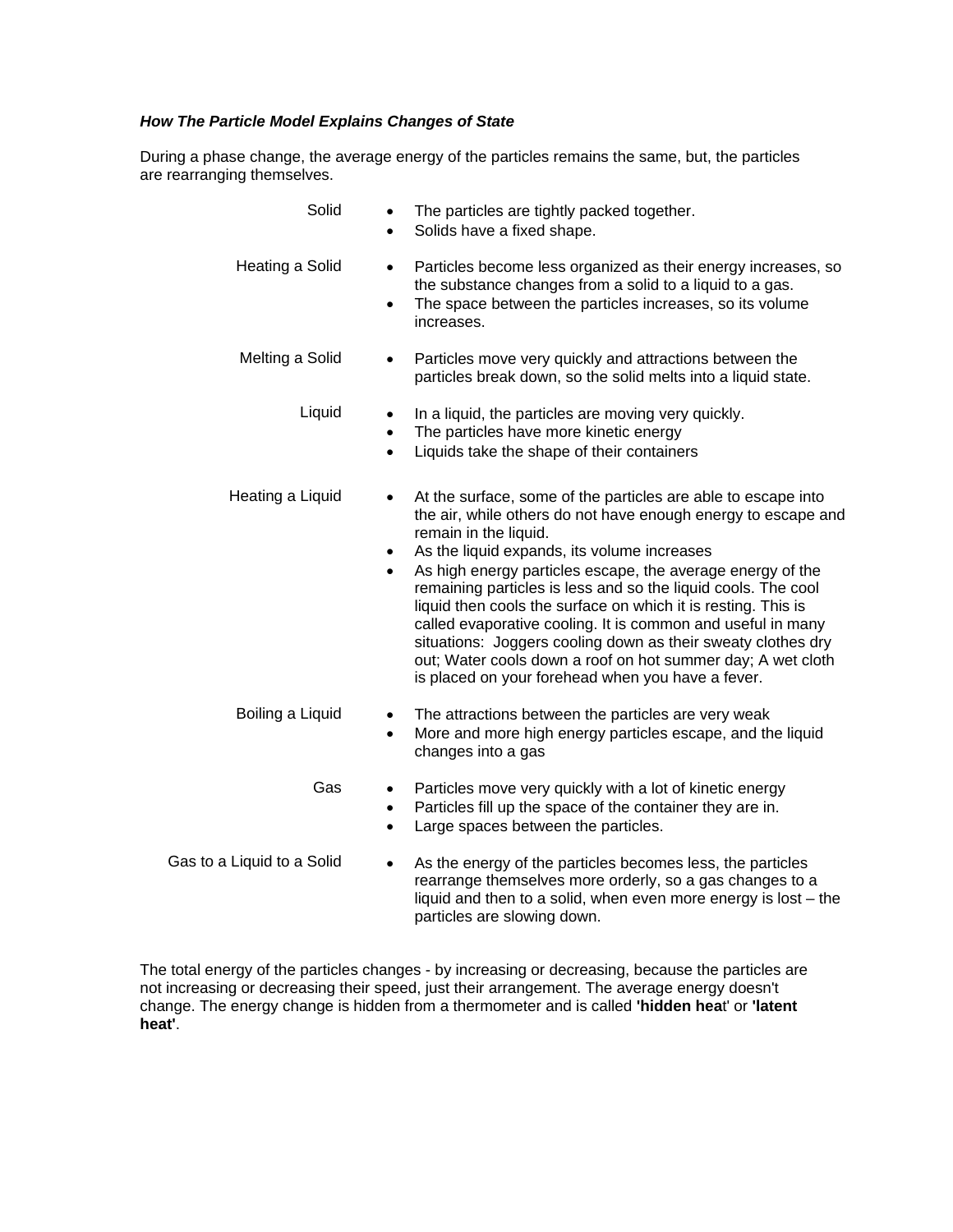## **2.2 Heat and Temperature**

Temperature is a measure of how hot or cold matter is. Temperature indicates the average energy (speed) – kinetic energy - of the particles in motion in a substance.

The amount of temperature change, when thermal energy is added to the particles is another property that particles in different materials have. Different materials will increase or decrease their average energy depending on how much thermal energy is provided.

- $\bullet$  Heat Capacity is the amount of thermal energy that warms or cools an object by 1°C (it depends on the mass and the type of particle the object is made of).
- Specific Heat Capacity is the amount of thermal energy that warms or cools 1 gram, of a specific type of particle, by  $1^{\circ}$ C.

## *Total Kinetic Energy*

The thermal energy of a substance is the total kinetic energy of all the particles the substance contains. Energy is the measure of a substance's ability to do work - or cause changes. There are two important elements that occur:

- **Changes happen when there is a difference of energy (every useful energy system has a high-energy source that powers the changes)**
- **Energy is always transferred in the same direction: from a high-energy source** (hot) to something of lower energy (cold).

## *Energy Transfers*

**Heat** is the energy that transfers from one substance to another because of the difference in kinetic energy. The average energy of the particles - the **temperature** of the substance - is affected, by increasing or decreasing. The change in temperature depends on the number of particles affected.

### *The Difference Between Heat and Temperature*

**Energy** is not a substance. It cannot be seen, weighed or take up space. Energy is a condition or quality that a substance has. Energy is a property or quality of an object or substance that gives it the ability to move, do work or cause change.

### *Understanding The Difference*

**Thermal Energy** is the total kinetic energy of all the particles in a substance **Heat** is the energy that transfers from a substance whose particles have a higher kinetic energy to a substance who particles have a lower kinetic energy. **Temperature** is a measure of the average kinetic energy of the particles in a substance.

### *Measuring Temperature With Thermometers*

A relative idea about temperature is that it tells you how hot or cold something is. This can be done by using our senses: **Touch** (sensitive nerve endings on your skin can detect changes in temperature); **Sight** (the color of the material giving off heat). Relative ways to determine the temperature are not always reliable or safe. Thermometers are more reliable devices that measure temperature. The Italian scientist Galileo invented the first air thermometer around 1600 and it has, and will continue to be, improved upon.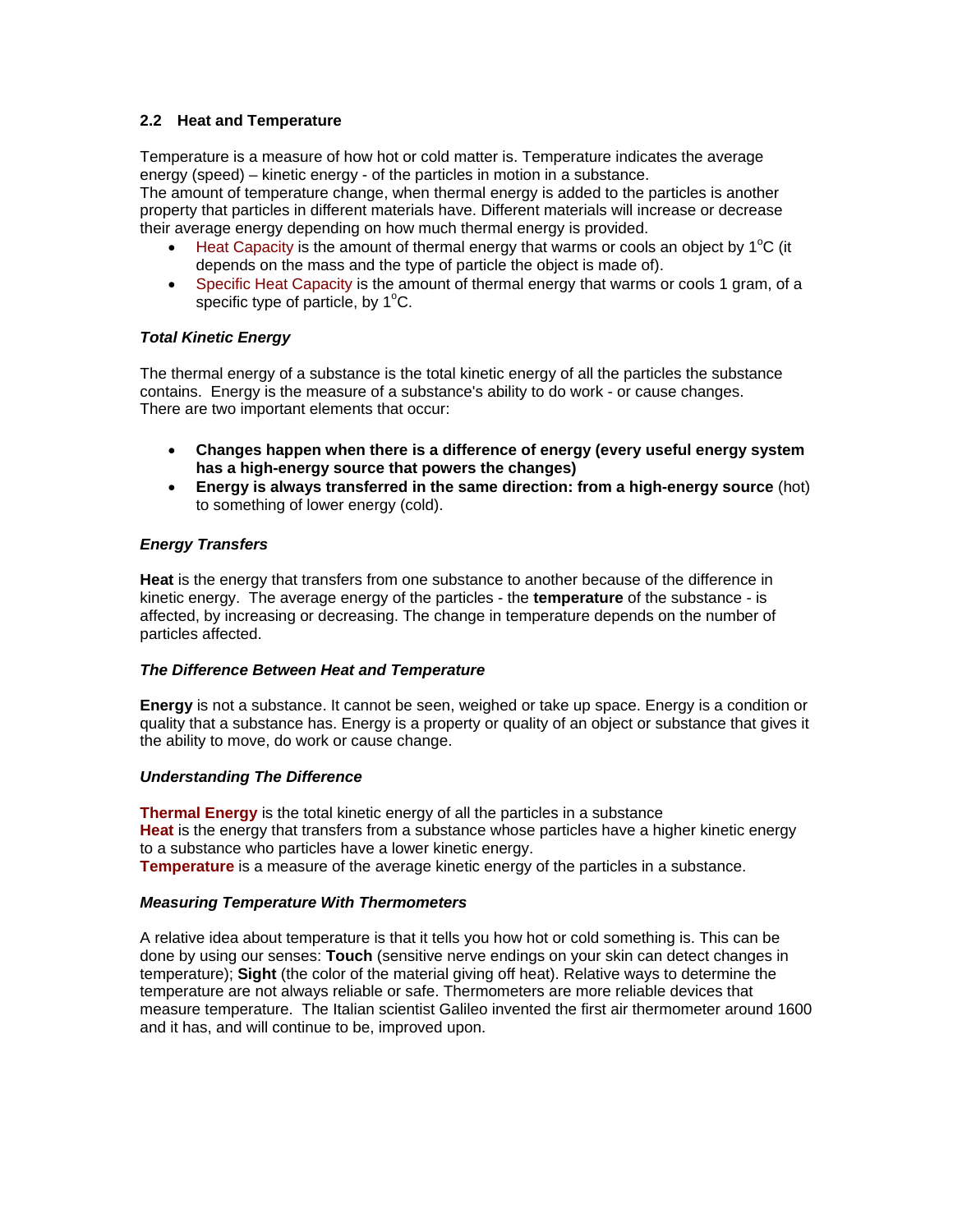### *History Of Thermometers*



200 B.C. The first thermometers were called thermoscopes

1590's Several inventors invented a version of the thermoscope at the same time, Italian inventor Santorio Santorio was the first inventor to put a numerical scale on the instrument. Galileo Galilei invented a rudimentary water thermometer in 1593 which, for the first time, allowed temperature variations to be measured.

1630's Early thermometers (like the one Galileo invented) did not have any scale (markings with numbers) to determine precise temperature.

1650's

1701 Ole Romer created one of the first practical thermometers, which used red wine as the temperature indicator. The temperature scale for his thermometer had 0 representing the temperature of a salt and ice mixture (at about 259 K), 7½ representing the freezing point of water (273.15 K), and 60 representing the boiling point of water (373.15 K). Daniel Gabriel Fahrenheit (1686-1736) was the German physicist who invented the alcohol thermometer in 1709

| 1714   | In 1714, Fahrenheit invented the first mercury thermometer, the modern<br>thermometer. And in 1724, he introduced the temperature scale that<br>bears his name - Fahrenheit Scale.                                                                                                                                                                                                                                                                                                                                            |
|--------|-------------------------------------------------------------------------------------------------------------------------------------------------------------------------------------------------------------------------------------------------------------------------------------------------------------------------------------------------------------------------------------------------------------------------------------------------------------------------------------------------------------------------------|
| 1742   | The 1st precise scale was developed by Anders Celsius in 1742. He used<br>'degree' as the unit of temperature. Centigrade means "consisting of, or<br>divided into, 100 degrees". All of his standards for comparison, to make<br>his markings (on his scale), were based on the properties of water.<br>$0^{\circ}$ was assigned the temperature at which ice melts at sea level<br>100° was assigned the temperature at which liquid water boils at sea<br>level                                                            |
|        | The region between (above and below, as well) these two extremes was<br>separated into 100 equal units (degrees)                                                                                                                                                                                                                                                                                                                                                                                                              |
|        | The two fixed temperatures that Celsius chose can be used to calibrate a<br>thermometer. The Celsius temperature scale is also referred to as the<br>"centigrade" scale.                                                                                                                                                                                                                                                                                                                                                      |
|        | The term "Celsius" was adopted in 1948 by an international conference<br>on weights and measures                                                                                                                                                                                                                                                                                                                                                                                                                              |
| 1852   | Lord Kelvin invented the Kelvin Scale in 1848. The Kelvin Scale<br>measures the ultimate extremes of hot and cold. Kelvin developed the<br>idea of absolute temperature, what is called the "Second Law of<br>Thermodynamics", and developed the dynamical theory of heat.<br>Absolute zero is the coldest possible temperature - $273^\circ$ and is used by<br>scientists. The markings on the scale are not called degrees, but are<br>simply called kelvins.<br>$(0^{\circ}$ Celsius is equal to 273.15 $^{\circ}$ Kelvin) |
| 1861   | The electrical-resistance-thermometer was invented in Germany. It used<br>an electrical current to measure temperature.<br>English physician, Sir Thomas Allbutt invented the first medical                                                                                                                                                                                                                                                                                                                                   |
| 1970's | thermometer used for taking the temperature of a person in 1867.<br>Theodore Hannes Benzinger invented the ear thermometer.<br>David Phillips invented the infra-red ear thermometer in 1984.                                                                                                                                                                                                                                                                                                                                 |
| 1990's | Dr. Jacob Fraden, invented the world's best-selling ear thermometer, the<br>Thermoscan® Human Ear Thermometer.                                                                                                                                                                                                                                                                                                                                                                                                                |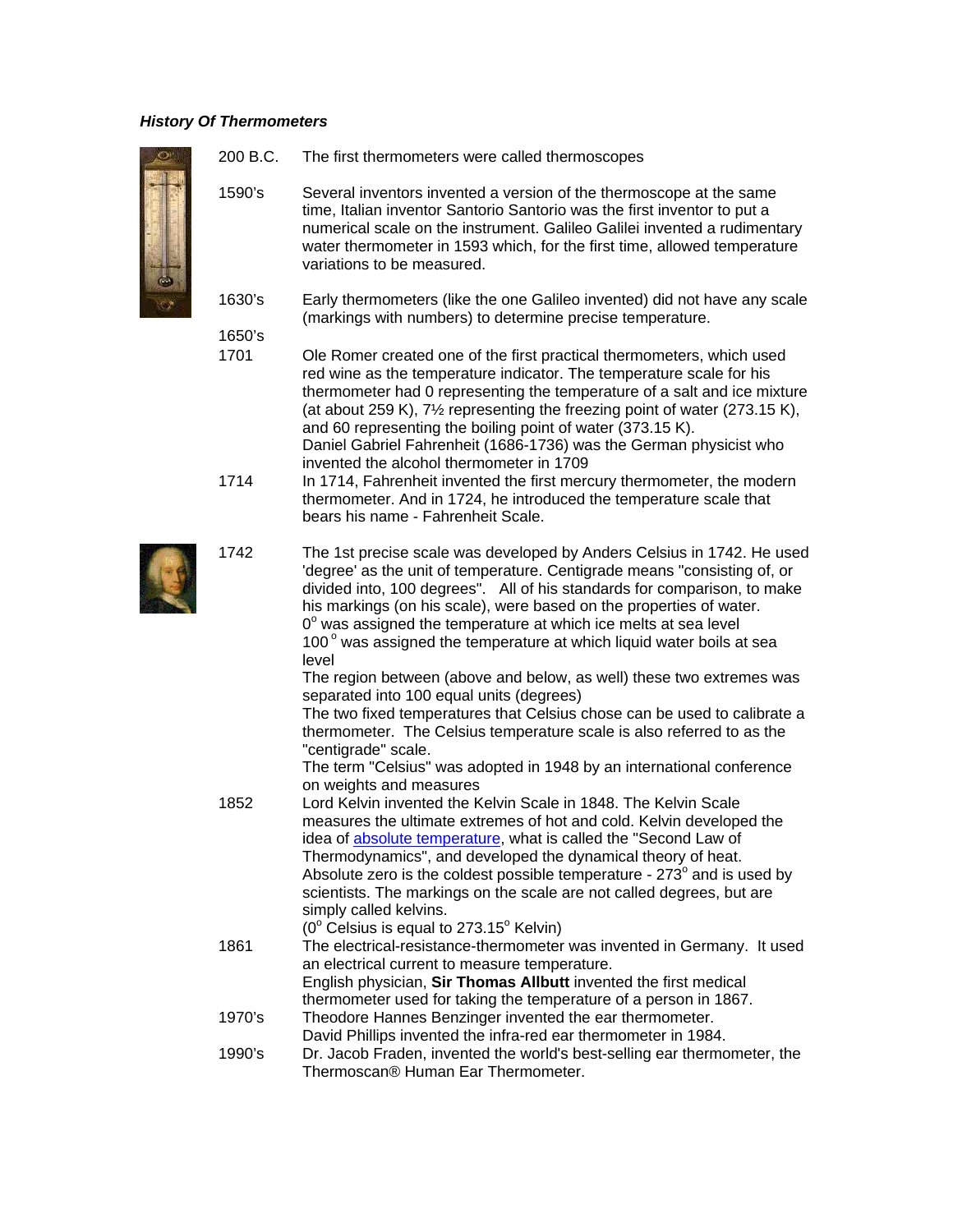## **2.3 Heat Affects the Volume of Solids, Liquids, and Gases**



**Thermal expansion** is the process of expansion of a substance caused by an increase in thermal energy.

| <b>Expansion and Contraction in</b><br><b>Solids</b> | Solids can become longer or shorter depending on the<br>temperature (average energy of the particles).                                                                                                                                                                                                                                                                                                                                                                                    |
|------------------------------------------------------|-------------------------------------------------------------------------------------------------------------------------------------------------------------------------------------------------------------------------------------------------------------------------------------------------------------------------------------------------------------------------------------------------------------------------------------------------------------------------------------------|
| <b>Expansion and Contraction in</b><br>Liquids       | When the particles in a liquid are heated, their average energy<br>increases and they need more room, so they expand.<br>When the particles in a liquid are cooled, the volume<br>decreases, or <b>contracts</b> , because the particles need less<br>room. This is demonstrated by the liquid used in a<br>thermometer. As the liquid expands and contracts, it moves up<br>and down the inside tubing (the bore) of the thermometer.                                                    |
| <b>Expansion and Contraction in</b><br>Gases         | When the particles in a gas are heated, their average energy<br>increases and they need more room, so they <b>expand</b> .<br>When the particles in a gas are cooled, the volume decreases,<br>or <b>contracts</b> , because the particles need less room.<br>Under extremely high temperature conditions (like the<br>temperatures inside the Sun, particles can be split into what<br>makes them up (electrons and ions). This creates a fourth state<br>of matter called <b>plasma</b> |

#### *Heat Affects the Volume of Solids, Liquids and Gases*

As the average energy of particles increases, the space between the particles increases. They expand (increase their volume) as the temperature increases. As the average energy of particles decreases, the space between the particles decreases. They contract (decrease their volume) as the temperature decreases.

|                                    | <b>Solids</b>                                    | Liquids                                        | Gases                                    |
|------------------------------------|--------------------------------------------------|------------------------------------------------|------------------------------------------|
| <b>Shape and Size</b>              | Keep their shape and<br>size                     | Take the shape of the<br>container             | No definite shape<br>or size             |
| <b>Compressibility</b><br>(volume) | <b>Cannot</b> be<br>compressed<br>(fixed volume) | <b>Almost incompressible</b><br>(fixed volume) | Can be<br>compressed<br>(volume changes) |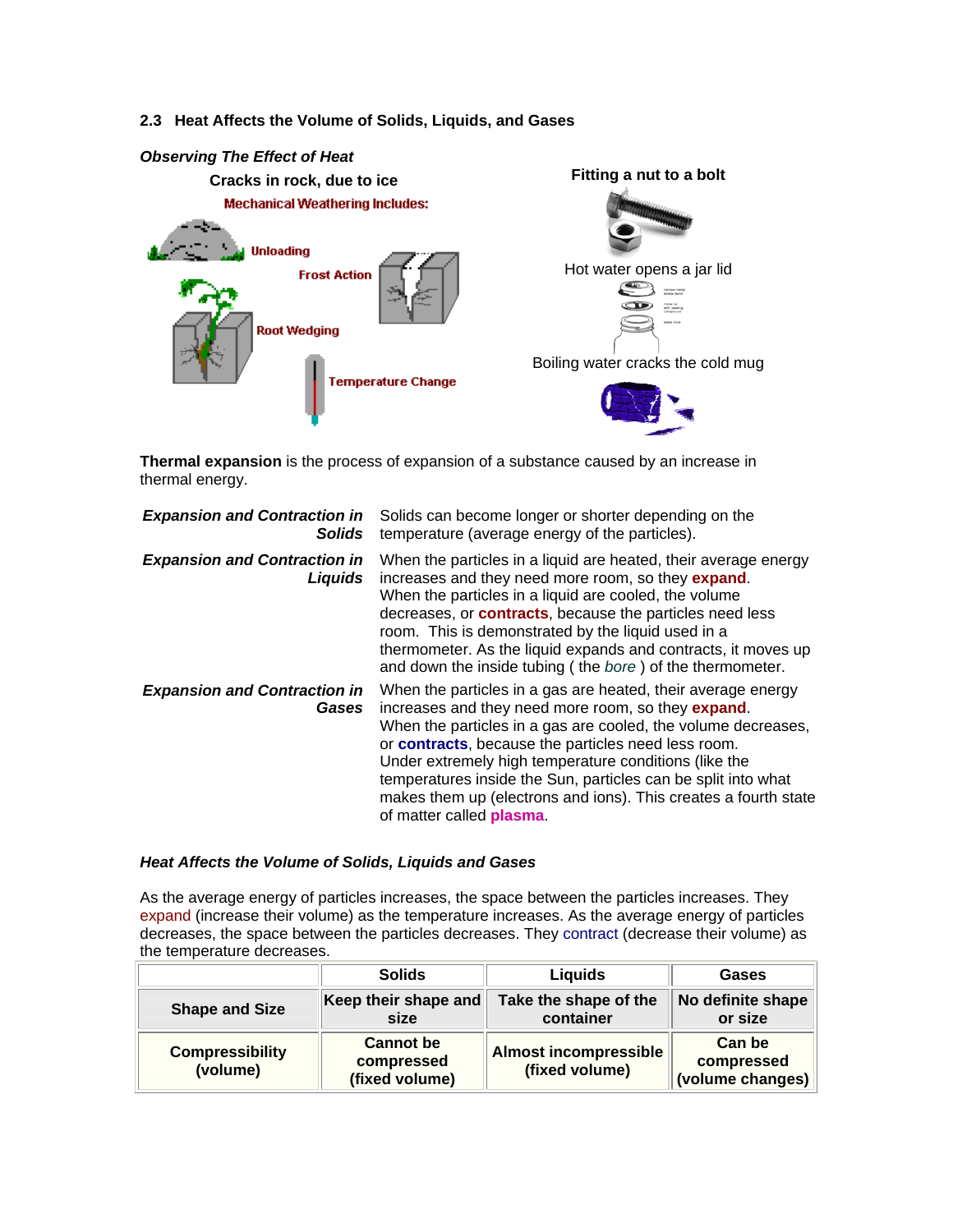## **2.4 Heat Transfers by Conduction**

#### *Conduction*

In solids, where the particles are closely packed together, thermal energy can be transferred from one particle to another very easily. Thermal conduction is the process of transferring thermal energy by the direct collisions of the particles. The space between the particles, in different solids, determines how quickly these collisions can take place. Good conducting materials are those materials where there is little space between the particles - like most metals. Poor conductors, like glass and wood are called heat insulators. These insulators when wrapped around an object slow down the rate of thermal conduction.

#### *Conductors*

**Metals are good conductors of heat, so they are used extensively in cooking, because they transfer heat efficiently from the stove top or oven to the food. Hot and cold packs are used to treat muscle injuries. The Radiator of a car transfers heat away from the engine, so that the gasoline being used will not ignite. (Antifreeze is used to achieve this)**. **Applications**

#### *Insulators*

Insulators are materials that do not easily allow heat transfer

### **2.5 Heat Transfers by Convection and Radiation**

#### *Understanding Convection*

**Thermal energy can be transferred in fluids, by the circular motion of the particles, called convection.** 



**In convection, the warmer particles transfer their energy to the cooler particles as they move in a circular pattern, called, a 'convection current'. A simple experiment**

The **convection oven** is one of the many practical applications of convection. The heat inside the oven helps to provide uniform beating as the convection current transfers the heat evenly inside.

**Lava lamps** are good examples to convection currents in action.

Ice in Bag

**Blue Food** Colorina

FISH AQUARIUM

#### *Convection Currents in Air*

Birds and para-gliders make use of '**thermals**' to help them soar and glide - helping them to conserve energy when they migrate. Heating occurs through convection currents in a fluid, such as radiator water heating - flowing from the basement to heat a radiator on a floor above.

Convection currents are also involved in creating the force of magnetism that surrounds the earth.

As are the **convection box** and aquarium

SHOE BOX